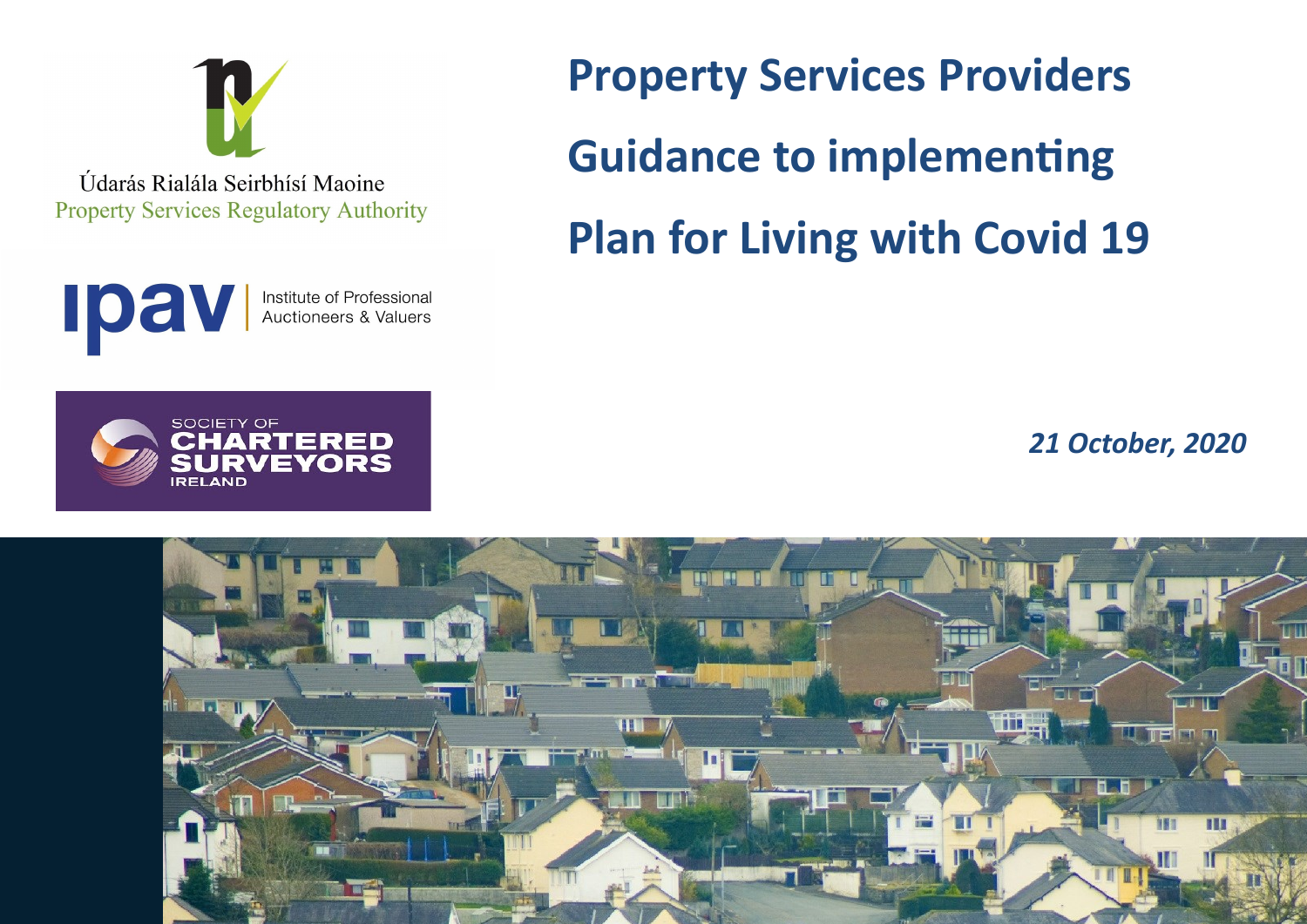#### **LICENCE A – AUCTION OF PROPERTY OTHER THAN LAND**

#### *Livestock marts should follow guidance issued by the Department of Agriculture, Food and Marine*

| <b>Subject matter</b>                             | Level 3                                                                                                    | Level 4                                                                                                                                                                            | Level 5                                                                                                                                                                  |
|---------------------------------------------------|------------------------------------------------------------------------------------------------------------|------------------------------------------------------------------------------------------------------------------------------------------------------------------------------------|--------------------------------------------------------------------------------------------------------------------------------------------------------------------------|
| Office open to the public                         | <b>Business as Usual</b><br>(In line with Joint Sector Protocol for<br><b>Property Services Providers)</b> | Office closed to the public.                                                                                                                                                       | Office closed to the public.                                                                                                                                             |
| Attendance at the office                          | <b>Business as usual</b><br>(In line with Joint Sector Protocol for<br><b>Property Services Providers)</b> | Staff should work remotely where<br>possible. Where this is not possible, all<br>relevant safety protocols to be adhered<br>to.                                                    | Staff should work remotely where possible.<br>Attendance only where necessary to facilitate<br>provision of services.                                                    |
| Delivery of auction lots to<br>auctioneer.        | Business as usual<br>(In line with Joint Sector Protocol for<br><b>Property Services Providers)</b>        | Offices closed to the public.<br>Arrangements for delivery of auction lots<br>by appointment only in line with Joint<br><b>Sector Protocol for Property Services</b><br>Providers. | Offices closed to the public. Arrangements for<br>delivery of auction lots by appointment only in<br>line with Joint Sector Protocol for Property<br>Services Providers. |
| Viewings by the public of<br>property for auction | By appointment only. Viewings by one<br>party of two people from the same<br>house hold only permitted.    | Viewings to take place online only.                                                                                                                                                | Viewings to take place online only.                                                                                                                                      |
| Indoor auction                                    | No organised indoor gatherings<br>should take place.<br>Online auctions only                               | No organised indoor gatherings should<br>take place.<br>Online auctions only                                                                                                       | No organised indoor gatherings should take<br>place.<br>Online auctions only                                                                                             |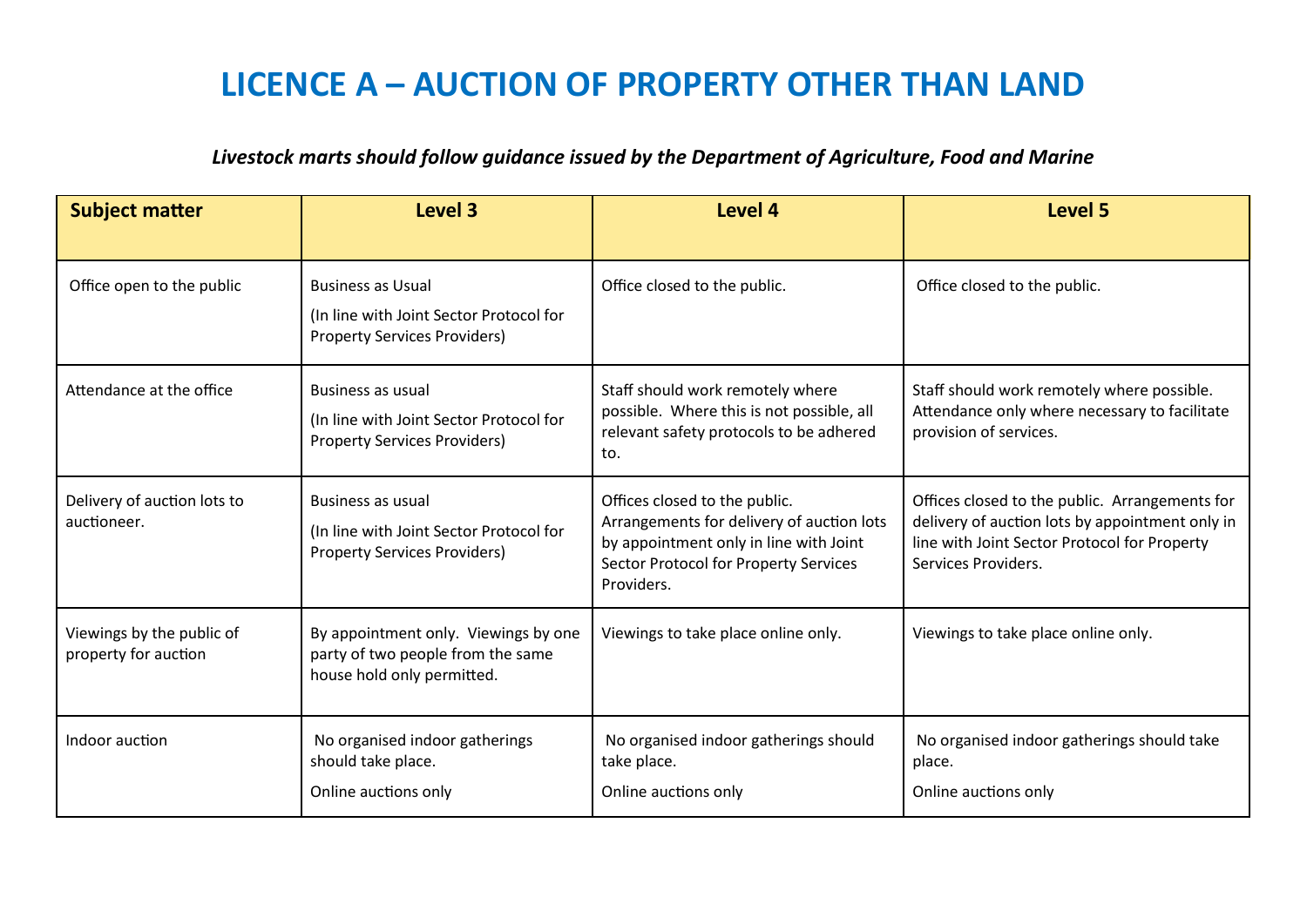| <b>Subject matter</b>                  | <b>Level 3</b>                                                                                             | Level 4                                                                                                                                                                       | Level 5                                                                                                                                                                    |
|----------------------------------------|------------------------------------------------------------------------------------------------------------|-------------------------------------------------------------------------------------------------------------------------------------------------------------------------------|----------------------------------------------------------------------------------------------------------------------------------------------------------------------------|
| Outdoor auction                        | Outside gatherings of up to 15 people<br>can take place.<br>Where possible auctions should go<br>online.   | Outside gatherings of up to 15 people<br>can take place.<br>Where possible, auctions should go<br>online.                                                                     | No organised outdoor gatherings should take<br>place.<br>Online auctions only                                                                                              |
| Collection of property by<br>purchaser | <b>Business as Usual</b><br>(In line with Joint Sector Protocol for<br><b>Property Services Providers)</b> | Offices closed to the public.<br>Arrangements for collection of auction<br>lots by appointment only in line with Joint<br>Sector Protocol for Property Services<br>Providers. | Offices closed to the public. Arrangements for<br>collection of auction lots by appointment only<br>in line with Joint Sector Protocol for Property<br>Services Providers. |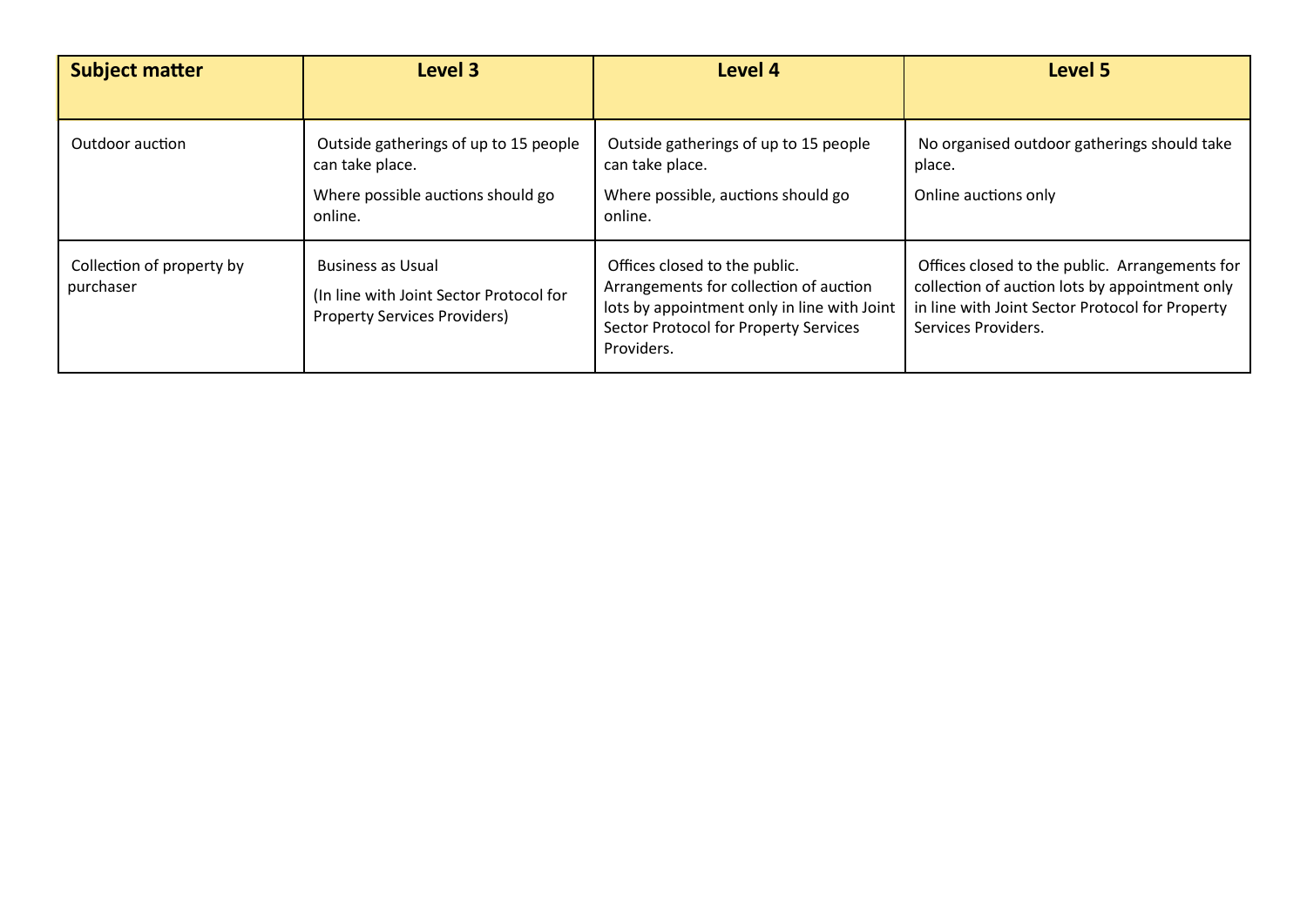# **LICENCE B – THE PURCHASE OR SALE, BY WHATEVER MEANS, OF LAND**

| <b>Subject matter</b>                                    | Level 3                                                                                                    | Level 4                                                                                                                                                                                                                                                                                                                                                                                                                                                                         | Level 5                                                                                                                                                                                                                                                                                                                                                                                                                                                                         |
|----------------------------------------------------------|------------------------------------------------------------------------------------------------------------|---------------------------------------------------------------------------------------------------------------------------------------------------------------------------------------------------------------------------------------------------------------------------------------------------------------------------------------------------------------------------------------------------------------------------------------------------------------------------------|---------------------------------------------------------------------------------------------------------------------------------------------------------------------------------------------------------------------------------------------------------------------------------------------------------------------------------------------------------------------------------------------------------------------------------------------------------------------------------|
| Office open to the public                                | <b>Business as Usual</b><br>(In line with Joint Sector Protocol for<br><b>Property Services Providers)</b> | Office closed to the public.                                                                                                                                                                                                                                                                                                                                                                                                                                                    | Office closed to the public.                                                                                                                                                                                                                                                                                                                                                                                                                                                    |
| Attendance at the office                                 | <b>Business as usual</b><br>(In line with Joint Sector Protocol for<br><b>Property Services Providers)</b> | Agents and staff should work remotely<br>where possible. Where this is not<br>possible, all relevant safety protocols to<br>be adhered to.                                                                                                                                                                                                                                                                                                                                      | Agents and staff should work remotely where<br>possible. Attendance only where necessary to<br>facilitate provision of services.                                                                                                                                                                                                                                                                                                                                                |
| Estate Agent to view property<br>on engagement by client | <b>Business as Usual</b><br>(In line with Joint Sector Protocol for<br><b>Property Services Providers)</b> | Agents at commencement of<br>engagement by their client, may view the<br>property to be placed on the market for<br>sale and arrange for BER certification and<br>any other requirement on engagement.                                                                                                                                                                                                                                                                          | Agents at commencement of engagement by<br>their client, may view the property to be<br>placed on the market for sale and arrange for<br>BER certification and any other requirement<br>on engagement.                                                                                                                                                                                                                                                                          |
| Viewings by the public of<br>properties for sale         | <b>Business as Usual</b><br>(In line with Joint Sector Protocol for<br><b>Property Services Providers)</b> | Viewings by the public permitted of<br>vacant, new and second-hand properties<br>by appointment only where:<br>Confirmation provided of (a) proof<br>$\bullet$<br>of funds (b) property previously<br>viewed online.<br>Time restricted appointments with<br>$\bullet$<br>sufficient time allowed between<br>appointments to avoid any<br>potential cross over of viewers.<br>Viewings by one party of two<br>$\bullet$<br>people from the same household is<br>only permitted. | Viewings by the public permitted of vacant,<br>new and second-hand properties by<br>appointment only where:<br>Confirmation provided of (a) proof of<br>$\bullet$<br>funds (b) property previously viewed<br>online.<br>Time restricted appointments with<br>$\bullet$<br>sufficient time allowed between<br>appointments to avoid any potential<br>cross over of viewers.<br>Viewings by one party of two people<br>$\bullet$<br>from the same household is only<br>permitted. |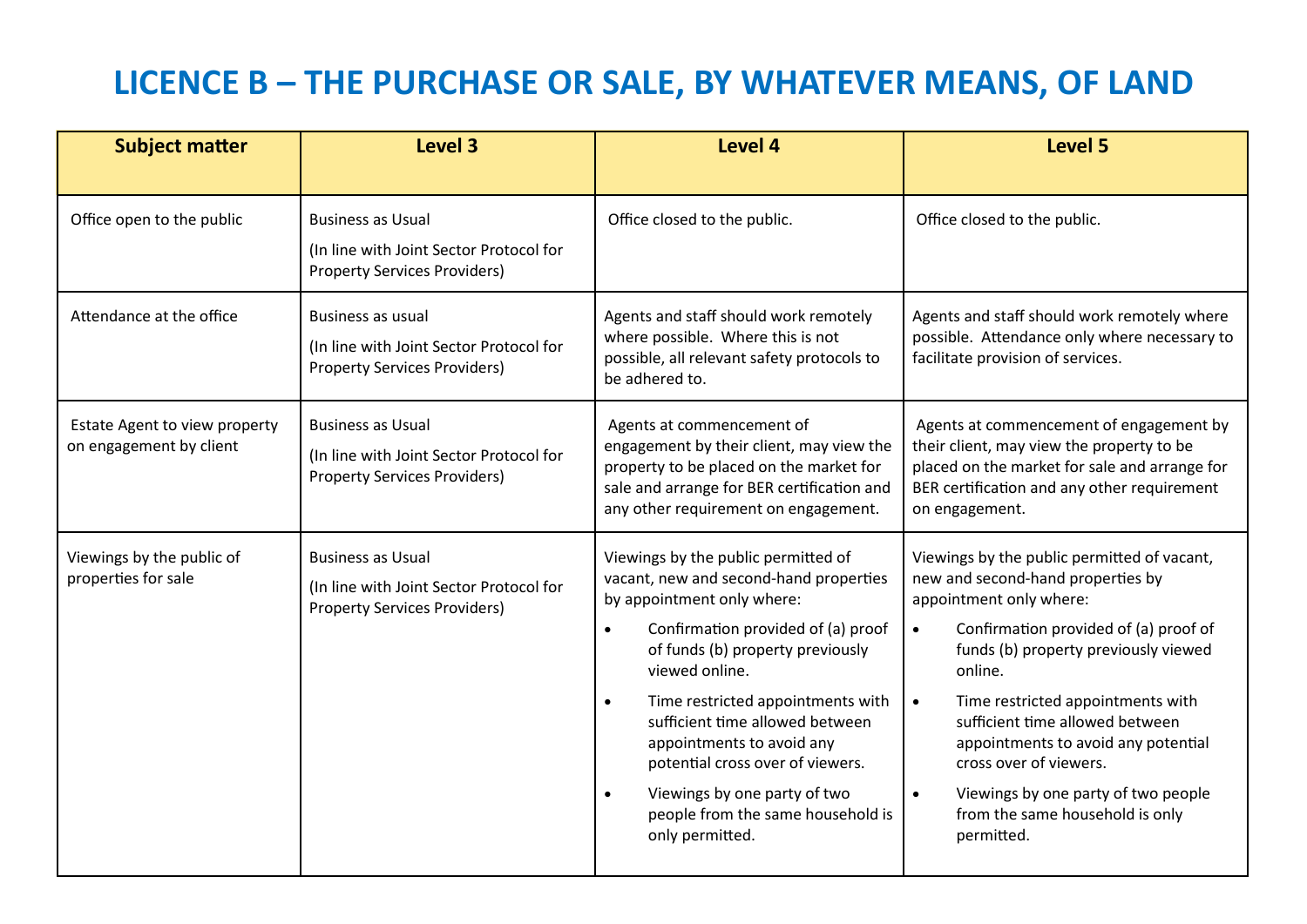| <b>Subject matter</b>                 | Level 3                                                                                                    | Level 4                                                                                                                       | <b>Level 5</b>                                                                                                                                                                                    |
|---------------------------------------|------------------------------------------------------------------------------------------------------------|-------------------------------------------------------------------------------------------------------------------------------|---------------------------------------------------------------------------------------------------------------------------------------------------------------------------------------------------|
| <b>Engagement of related services</b> | <b>Business as Usual</b><br>(In line with Joint Sector Protocol for<br><b>Property Services Providers)</b> | Engagement of the services of Valuers,<br>surveyors and other required<br>professionals to progress the sale is<br>permitted. | Engagement of the services of Valuers,<br>surveyors and other required professionals to<br>progress the sale is permitted in the following<br>circumstances:<br>1)<br>Properties are sale agreed. |
|                                       |                                                                                                            | Properties must be unoccupied at the<br>time of appointment.                                                                  | 2)<br>Contract for sale signed subject to<br>conditions.                                                                                                                                          |
|                                       |                                                                                                            | Professionals to follow sectoral, HSE and<br>Government Guidelines.                                                           | 3)<br>Valuations required by banks or<br>solicitors pertaining to essential<br>services.                                                                                                          |
|                                       |                                                                                                            |                                                                                                                               | 4)<br><b>Emergency circumstances</b>                                                                                                                                                              |
|                                       |                                                                                                            |                                                                                                                               | Properties must be unoccupied at the time of<br>appointment.                                                                                                                                      |
|                                       |                                                                                                            |                                                                                                                               | Professionals to follow sectoral, HSE and<br><b>Government Guidelines.</b>                                                                                                                        |
| <b>Indoor Auction</b>                 | No organised indoor gatherings should<br>take place.                                                       | No organised indoor gatherings should<br>take place.                                                                          | No organised indoor gatherings should take<br>place.                                                                                                                                              |
|                                       | Online auctions only                                                                                       | Online auctions only                                                                                                          | Online auctions only                                                                                                                                                                              |
| <b>Outdoor Auction</b>                | Outside gatherings of up to 15 people<br>can take place.                                                   | Outside gatherings of up to 15 people can<br>take place.                                                                      | No organised outdoor gatherings should take<br>place.                                                                                                                                             |
|                                       | Where possible auctions should go<br>online.                                                               | Where possible auctions should go<br>online.                                                                                  | Online auctions only                                                                                                                                                                              |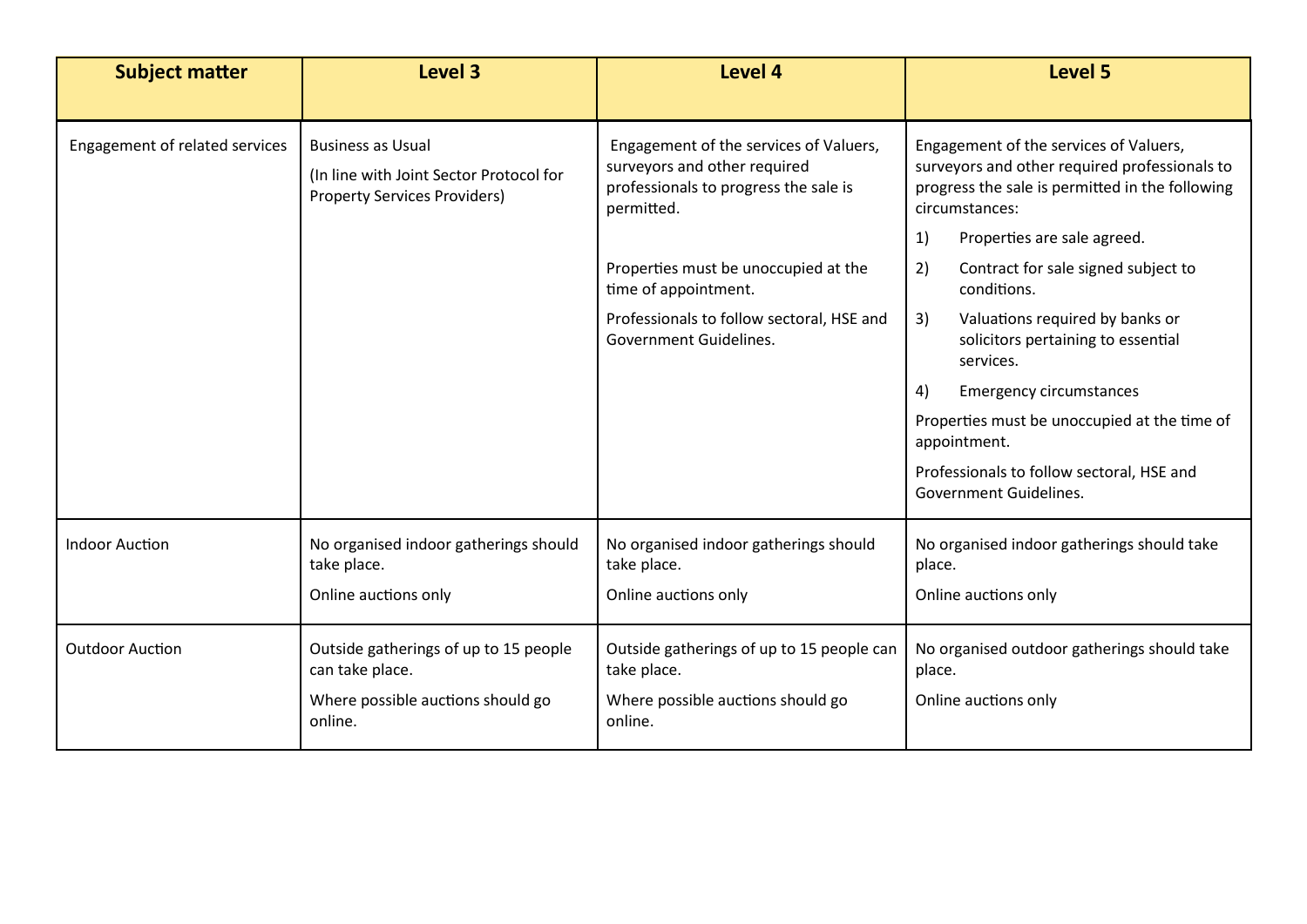### **LICENCE C – THE LETTING OF LAND**

| <b>Subject matter</b>                                    | Level 3                                                                                                    | <b>Level 4</b>                                                                                                                                                                                                                                                                                                                                                                                                                   | <b>Level 5</b>                                                                                                                                                                                                                                                                                                                                                                                                                   |
|----------------------------------------------------------|------------------------------------------------------------------------------------------------------------|----------------------------------------------------------------------------------------------------------------------------------------------------------------------------------------------------------------------------------------------------------------------------------------------------------------------------------------------------------------------------------------------------------------------------------|----------------------------------------------------------------------------------------------------------------------------------------------------------------------------------------------------------------------------------------------------------------------------------------------------------------------------------------------------------------------------------------------------------------------------------|
| Office open to the public                                | <b>Business As Usual</b><br>(In line with Joint Sector Protocol for<br><b>Property Services Providers)</b> | Office closed to the public.                                                                                                                                                                                                                                                                                                                                                                                                     | Office closed to the public                                                                                                                                                                                                                                                                                                                                                                                                      |
| Attendance at the office                                 | <b>Business as usual</b><br>(In line with Joint Sector Protocol for<br><b>Property Services Providers)</b> | Agents and staff should work remotely<br>where possible. Where this is not<br>possible, all relevant safety protocols to<br>be adhered to.                                                                                                                                                                                                                                                                                       | Agents and staff should work remotely where<br>possible. Attendance only where necessary to<br>facilitate provision of services.                                                                                                                                                                                                                                                                                                 |
| Estate Agent to view property<br>on engagement by client | <b>Business As usual</b><br>(In line with Joint Sector Protocol for<br><b>Property Services Providers)</b> | Agents at commencement of<br>engagement by their client, may view the<br>property to be placed on the market for<br>rent and arrange for BER certification and<br>any other requirement on engagement.                                                                                                                                                                                                                           | Agents at commencement of engagement by<br>their client, may view the property to be<br>placed on the market for rent and arrange for<br>BER certification and any other requirement<br>on engagement.                                                                                                                                                                                                                           |
| Viewings by public of property<br>for rent               | <b>Business As Usual</b><br>(In line with Joint Sector Protocol for<br><b>Property Services Providers)</b> | Properties to be viewed online.<br>No viewings in person permitted except<br>Where the potential tenant has<br>$\bullet$<br>been offered the property.<br>Viewing of the property takes place<br>prior to signing of the lease and<br>payment of a security deposit.<br>In emergency circumstances.<br>$\bullet$<br>In these circumstances, viewings by one<br>party of two people from the same<br>household is only permitted. | Properties to be viewed online.<br>No viewings in person permitted except<br>Where the potential tenant has been<br>$\bullet$<br>offered the property. Viewing of the<br>property takes place prior to signing of<br>the lease and payment of a security<br>deposit.<br>In emergency circumstances.<br>$\bullet$<br>In these circumstances, viewings by one party<br>of two people from the same household is<br>only permitted. |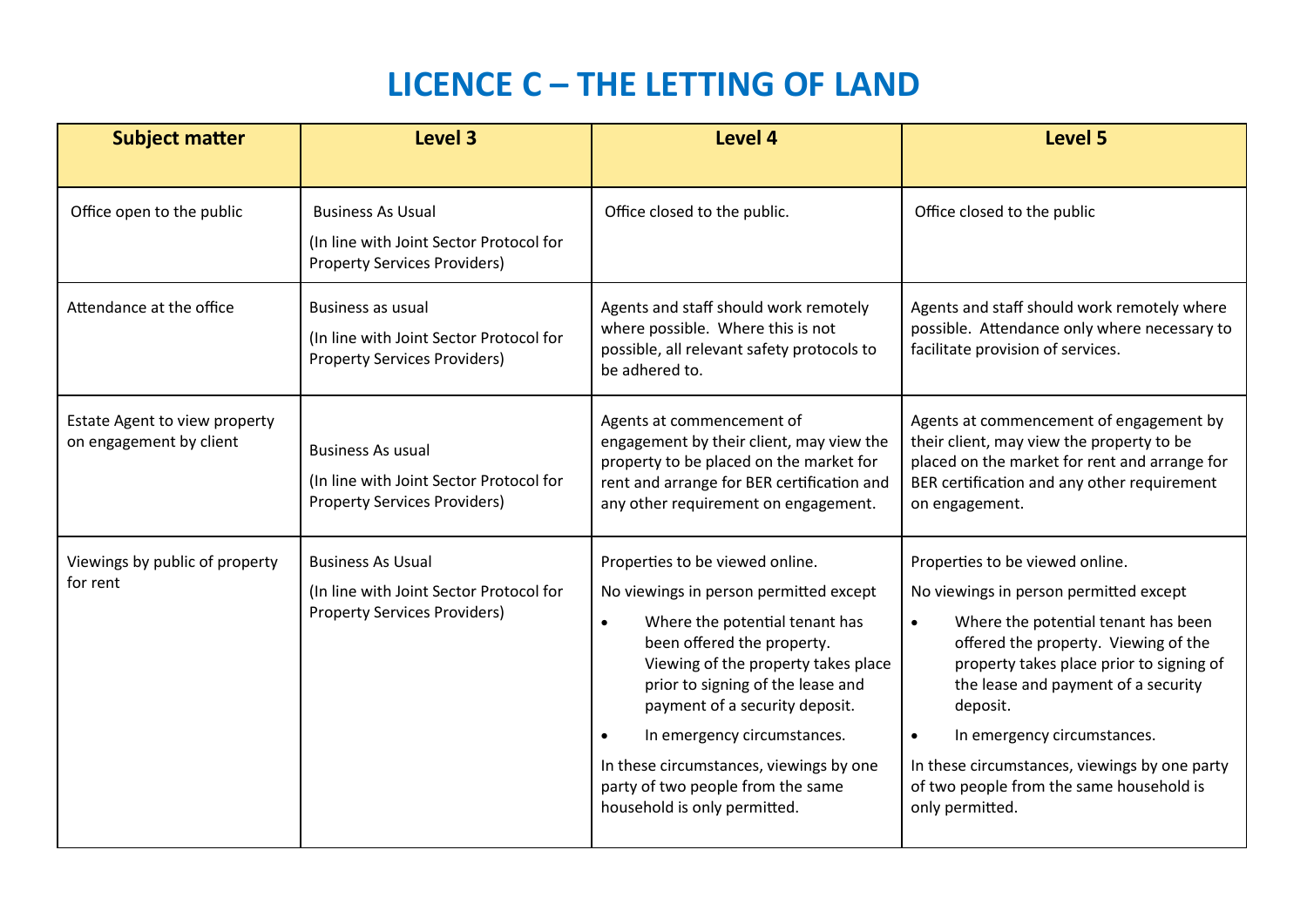## **LICENCE D – PROPERTY MANAGEMENT SERVICES**

| <b>Subject matter</b>                                                                                                                                                                                                     | Level 3                                                                                                    | <b>Level 4</b>                                                                                                                             | <b>Level 5</b>                                                                                                            |
|---------------------------------------------------------------------------------------------------------------------------------------------------------------------------------------------------------------------------|------------------------------------------------------------------------------------------------------------|--------------------------------------------------------------------------------------------------------------------------------------------|---------------------------------------------------------------------------------------------------------------------------|
| Office open to the public                                                                                                                                                                                                 | Business as usual<br>(In line with Joint Sector Protocol for<br><b>Property Services Providers)</b>        | Office closed to the public.                                                                                                               | Office closed to the public.                                                                                              |
| Attendance at the office                                                                                                                                                                                                  | Business as usual<br>(In line with Joint Sector Protocol for<br><b>Property Services Providers)</b>        | Agents and staff should work remotely<br>where possible. Where this is not<br>possible, all relevant safety protocols to<br>be adhered to. | Staff should work remotely where possible.<br>Attendance only where necessary to facilitate<br>provision of services.     |
| Management Agent to view<br>property on engagement by<br>client                                                                                                                                                           | Business as usual<br>(In line with Joint Sector Protocol for<br><b>Property Services Providers)</b>        | Agents at commencement of engagement<br>by their client, may view the property and<br>arrange any necessary requirements.                  | Agents at commencement of engagement by<br>their client, may view the property and<br>arrange any necessary requirements. |
| Supply, repair, installation and<br>maintenance of machinery and<br>equipment for essential services<br>to businesses and private<br>residences (including electrical,<br>gas, plumbing, glazing and<br>roofing services) | Business as usual<br>(In line with Joint Sector Protocol for<br><b>Property Services Providers)</b>        | Business as usual<br>(In line with Joint Sector Protocol for<br><b>Property Services Providers)</b>                                        | <b>Business as usual</b><br>(In line with Joint Sector Protocol for Property<br>Services Providers)                       |
| Services relating to electricity,<br>gas, water, sewage and waste<br>management                                                                                                                                           | <b>Business as usual</b><br>(In line with Joint Sector Protocol for<br><b>Property Services Providers)</b> | <b>Business as usual</b><br>(In line with Joint Sector Protocol for<br><b>Property Services Providers)</b>                                 | <b>Business as usual</b><br>(In line with Joint Sector Protocol for Property<br><b>Services Providers)</b>                |
| Services necessary to support<br>any other essential service: (i)<br>the cleaning of buildings: (ii)<br>industrial cleaning activities;                                                                                   | Business as usual<br>(In line with Joint Sector Protocol for<br><b>Property Services Providers)</b>        | Business as usual<br>(In line with Joint Sector Protocol for<br><b>Property Services Providers)</b>                                        | <b>Business as usual</b><br>(In line with Joint Sector Protocol for Property<br>Services Providers)                       |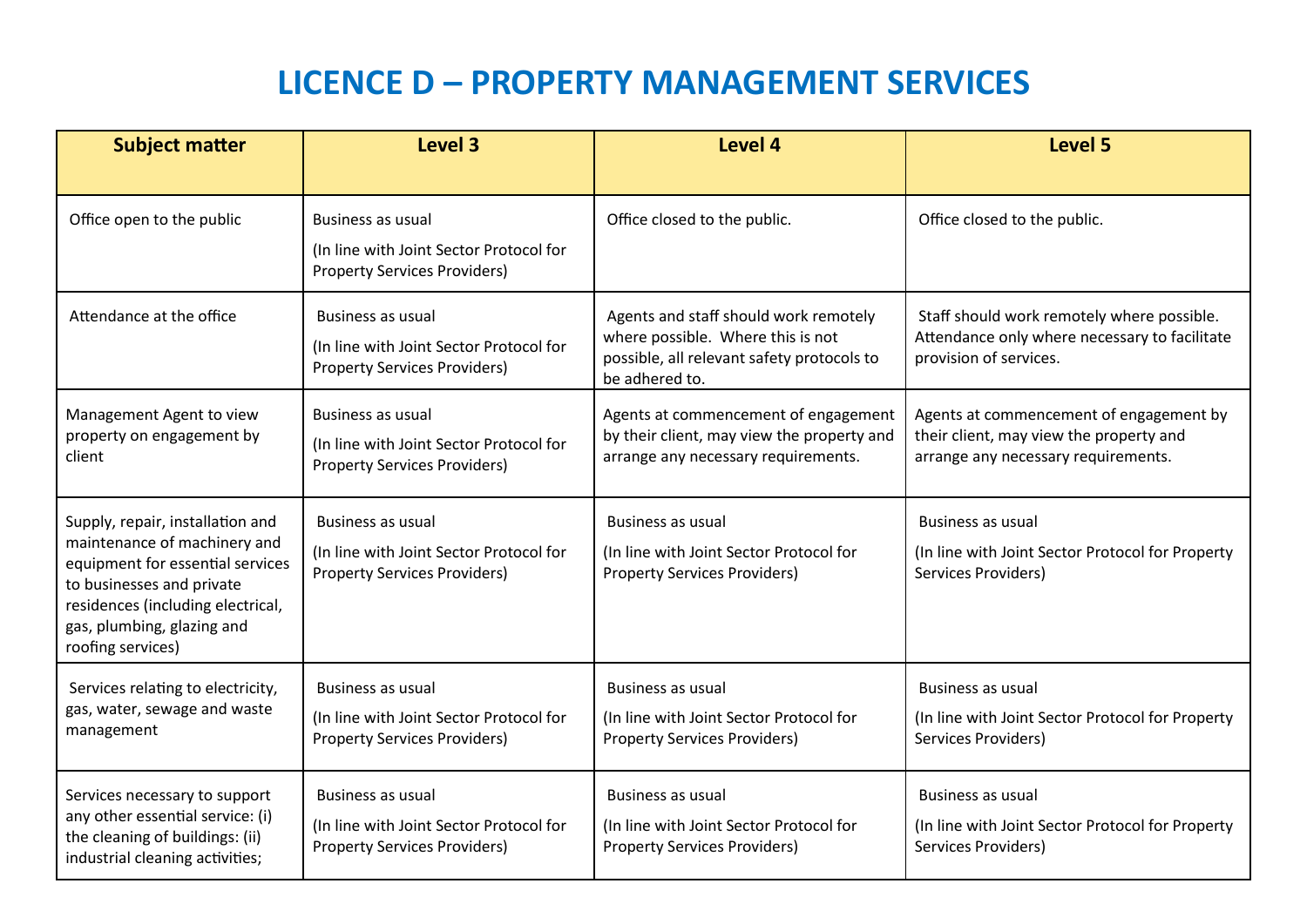| <b>Subject matter</b>   | Level 3                                                                                                          | Level 4                                                                                                          | Level 5                                                                        |
|-------------------------|------------------------------------------------------------------------------------------------------------------|------------------------------------------------------------------------------------------------------------------|--------------------------------------------------------------------------------|
|                         |                                                                                                                  |                                                                                                                  |                                                                                |
| <b>Indoor Meetings</b>  | No organised indoor gatherings<br>should take place.                                                             | No organised indoor gatherings should<br>take place.                                                             | No organised indoor gatherings should take<br>place.                           |
|                         | Online meetings only.                                                                                            | Online meetings only.                                                                                            | Online meetings only.                                                          |
| <b>Outdoor Meetings</b> | Outside gatherings of up to 15 people<br>can take place.<br>Consideration should be given to<br>online meetings. | Outside gatherings of up to 15 people can<br>take place.<br>Consideration should be given to online<br>meetings. | No organised outdoor gatherings should take<br>place.<br>Online meetings only. |